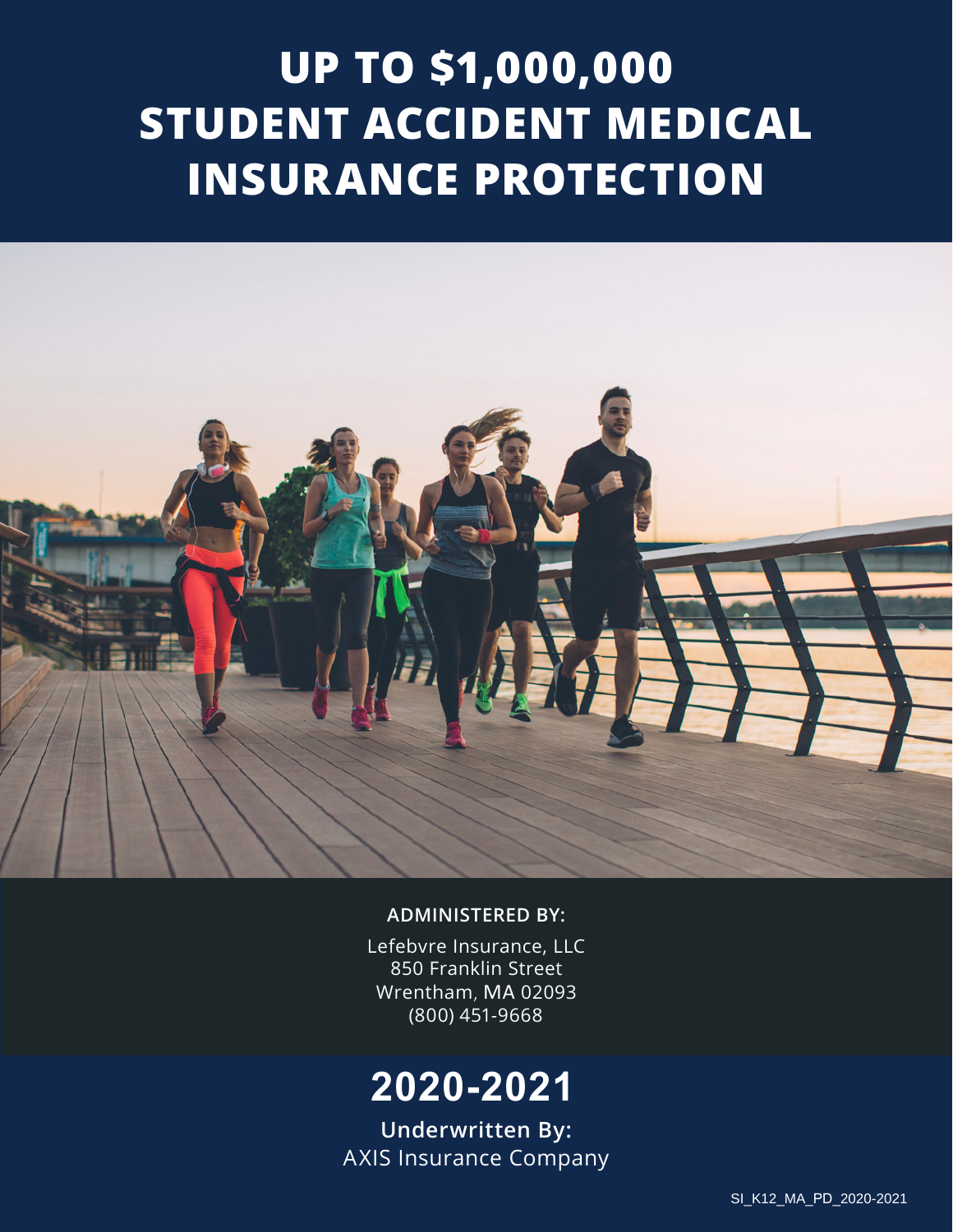#### **24 HOUR ACCIDENT COVERAGE**

Provides accident coverage for the full 24 hours of the day, not only during school hours, but also at home or on weekends, during vacation periods, at camp, anytime, anywhere when school is not in session. SEE EXCLUSIONS.

Full Time, Registered Student K-12, Teachers, Administrative and Other Personnel . . . . . . . . . . . . . . . . . . . . . . . . . \$42.00

#### **SCHOOL TIME ACCIDENT COVERAGE**

Provides coverage while in attendance at school during the hours and on the days that school is in session. Includes traveling directly and without interruption to or from the Insured's residence and the school for regular school session, for such travel time as is required, but not to exceed one hour after school is dismissed, or if additional travel time on the school bus is required, coverage here under shall extend for such additional travel time as might be necessary. Participation in or attending an activity exclusively organized, sponsored and solely supervised by the school and whileunderthesupervisionofschoolemployees. Travelislimited to school supervised transportation. SEE EXCLUSIONS.

Full Time, Registered Student K-12, Teachers, Administrative and Other Personnel . . . . . PAID BY SCHOOL

#### **CONDITIONS**

The accident must be reported immediately to a school authority under the School Time Coverage. Under the 24 Hour Coverage report the accident to the school or Lefebvre Insurance (the address is below). The claim form must be filed with the Company within 90 days after the accident. Covered Excess Expenses must be incurred within 90 days from the date of accident. Related expenses are eligible for up to two years from the date of accident. A claim for those Covered Expenses must be submitted to the Company for payment as soon as reasonably possible, but no later than one year from the date of service. It is the parent's responsibility to file the claim form within 90 days.

#### **Direct All Questions and Correspondence To:**

LEFEBVRE INSURANCE, LLC 850 Franklin Street Wrentham, MA 02093 (800) 451-9668

This brochure is not a contract. It is simply an illustration of benefits. You may read the master policy at the school district office. You will not receive an Individual Accident Policy. Keep your cancelled check, as it is proof of purchase. DO NOT SEND CASH.

**Disclosure:** US insurance coverage is underwritten by AXIS Insurance Company. Coverage is subject to exclusions and limitations and may not be available in all US states and jurisdictions. Product availability and plan design features, including eligibility requirements, descriptions of benefits, exclusions or limitations may vary depending on local country or US state laws. Full terms and conditions of coverage, including effective dates of coverage, benefits, limitations, and exclusions, are set forth in the policy.

THIS INSURANCE DOES NOT COORDINATE WITH ANY OTHER INSURANCE PLAN. IT DOES NOT PROVIDE MAJOR MEDICAL OR COMPREHENSIVE MEDICAL COVERAGE AND IS NOT DESIGNED TO REPLACE MAJOR MEDICAL INSURANCE. FURTHER, THIS INSURANCE IS NOT MINIMUM ESSENTIAL BENEFITS AS SET FORTH UNDER THE PATIENT PROTECTION AND AFFORDABLE CARE ACT. IF YOU DON'T HAVE MINIMUM ESSENTIAL COVERAGE, YOU MAY OWE ADDITIONAL PAYMENT WITH YOUR TAXES.

#### **OPTIONAL \$50,000.00 Extended Dental Benefit**

When this option is purchased, the basic dental benefit will be extended to provide for the Usual & Customary Charges for Dental Treatment of a Dental Injury expenses incurred within 2 years from the date of the Covered Injury. Also included in this benefit are the following:

- 1. Dental Treatment means Replacement of caps, crowns, dentures, and orthodontic appliances, (including braces) fillings, inlays, crozat appliances, endodontics, oral surgery, examinations and x- ray services required as a result of Injury.
- 2. In no event shall the Company's payment exceed the Usual & Customary Charge normally made by a Dentist for necessary treatment actually rendered during the 104-week period immediately following the date of Covered Injury; if there is more than one way to treat a dental problem, the Company will pay benefits for the least expensive procedure provided that this meets acceptable dental standards.
- 3. If the Insured's Dentist certifies, in writing to the Claim Administrator, that treatment must be deferred until after two (2) years from the date of the Accident, a maximum of \$800.00 will be paid. Deferred Treatment must be completed within two (2) years of the expiration of the Initial Treatment Period. No bills will be paid without written certification. Services must commence within 90 days from the date of the Covered Injury. This benefit is in effect 24 hours a day, even when purchased with School Time Coverage.

Full Time, Registered Student K-12,

Teachers, Administrative and Other Personnel . . . . . \$8.00

This coverage **cannot** be purchased without School Time or 24 Hour coverage.

#### **ACCIDENTAL DEATH AND DISMEMBERMENT**

When Injury shall result in anyone of the following losses within 180 days from the date of accident, the company will pay for loss of:

| (\$15,000 for a death under the Sports Condition of Coverage)<br>Both hands or both feet or the entire |  |
|--------------------------------------------------------------------------------------------------------|--|
|                                                                                                        |  |
|                                                                                                        |  |
| Either One Hand or One Foot and the                                                                    |  |
|                                                                                                        |  |
| One Hand or One Foot or the                                                                            |  |
|                                                                                                        |  |

"Loss" of a hand or foot means complete severance through or above the wrist or ankle joint. "Loss" of sight of an eye means total and irrecoverable loss of the entire sight in that eye. "Loss" of thumb or index finger means complete severance through or above the metacarpophalangeal joint of both digits. If more than one Loss is sustained by an Insured as a result of the same accident, only one amount, the largest, will be paid.

#### **Effective & Termination Date**

Coverage begins at 12:01 AM on the date the School receives a completed application and payment of premium. Otherwise, coverage begins on the day of receipt of the application and the first official day of school or the first official practice of interscholastic athletics/activities.

The coverage terminates on the date the Insured ceases to be a registered student or the termination date of the policy, whichever occurs first. If the student, teacher, or administrative employee moves or transfers to another Public or Parochial Day School, the student, teacher, or administrative employee will be covered at the new school until this policy expires. If the premium check is returned from the bank for any reason, the coverage is null and void.

All other coverages end when School begins regularly scheduled classes for the following School term.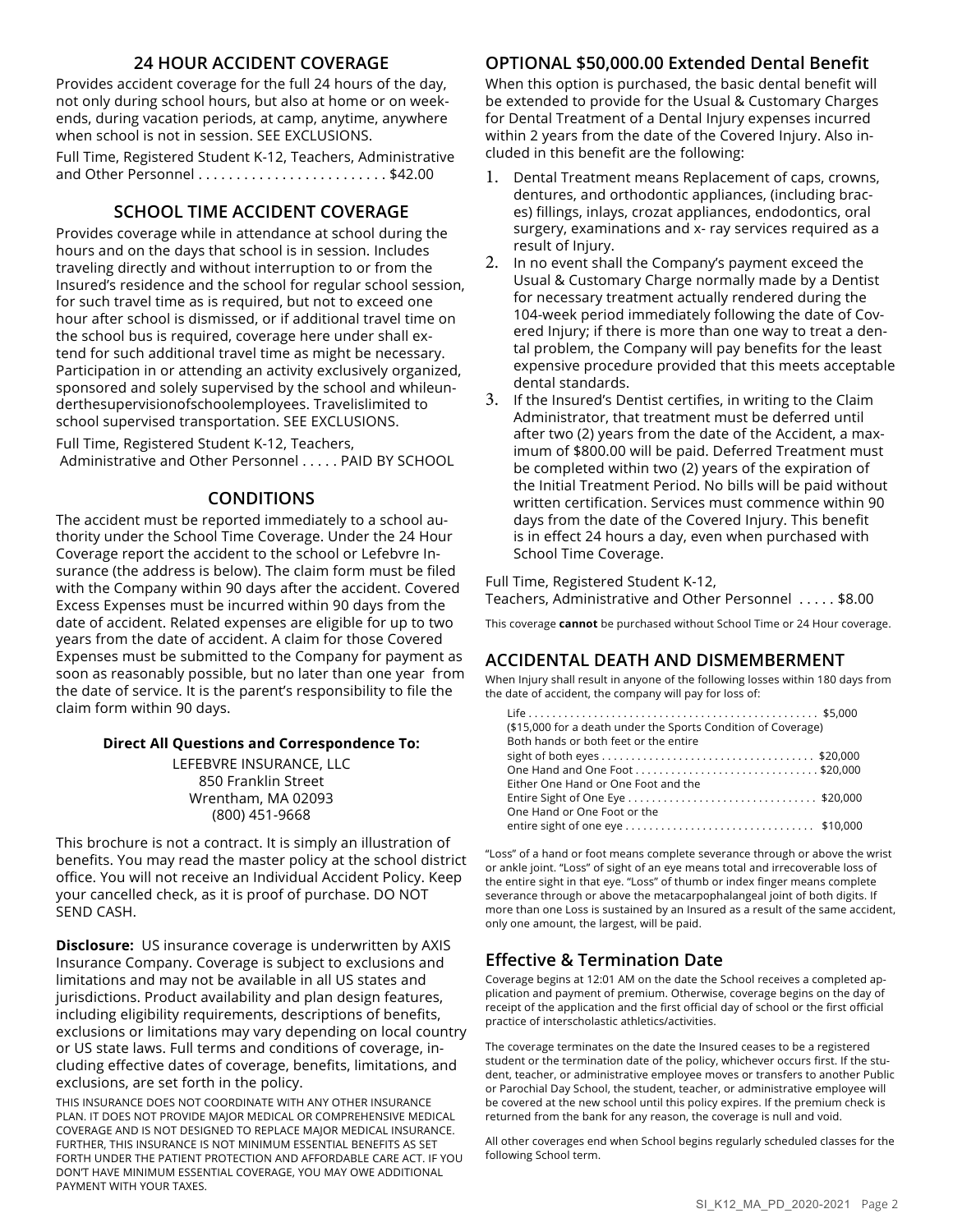### **ACCIDENT INSURANCE PROTECTION PROVIDING A MAXIMUM OF \$1,000,000 ACCIDENT MEDICAL EXPENSE**

The company will pay Usual and Customary Expenses incurred for a covered Injury if treatment is received within 90 days after the Injury. The Schedule of Benefits are stated below. Benefits are payable for 104 weeks from the date of the Injury.

#### **MAXIMUM BENEFITS Hospital Services:**

Daily Room & Board (Semi-private) . . . . . . . Up to \$800/day Intensive Care Room & Board . . . . . . . . Usual & Customary (Not to exceed 7 days)

#### **Miscellaneous Services:**

During Hospital Confinement or when surgery is performed . . . . . . . . . . . . . . . . . . . . . . . . \$800/day Emergency Room out-patient: when Hospital Confinement is not required . . . . . . . . . Usual & Customary

#### **Doctor's Services:**

Surgery, including pre and post operative care - Usual & Customary Expenses in accordance with the 1974 Revised California Relative Value Study, 5th Edition, having a conversion factor of . . . . . . . . . . . . . . . . \$150.00 unit value Anesthesia: (including administration) and assistant surgeon: (% of surgical allowance) . . . . . . . . . . . . . . . . . . . . . . . . . . . . 25% Doctor Visits other than for Physiotherapy or similar treatment when no surgery benefit is paid . . . . . . . . . . . . . . . . . . . . Usual & Customary Consultants (when required by attending physician for confirmation or determining a diagnosis, but not for treatment) and second opinion: . . . . . . . Usual&Customary

#### **Laboratory & X-Ray Services:**

| Other than Dental and including fee for                  |
|----------------------------------------------------------|
| interpretation and/or reading of X-Ray                   |
| X-ray when not Hospital Confined X-ray . Usual&Customary |
| Lab  Usual&Customary                                     |
| MRI's, CAT Scans, Laser Treatments or similar            |
| procedures, including fee for interpretation             |
|                                                          |

#### **Additional Services:**

Physiotherapy or similar treatment:

In-Hospital . . . . . . . . . . . . . . . . . . . . . . . . . Usual & Customary Out of Hospital . . . . . . . . . . . . . . . . . . . . . . . . . . . . . . \$1,500.00 Chiropractic Services (in or out of hospital) . . . . . . . \$500.00 Registered Nurse (in or out of hospital) . Usual & Customary Ambulance to initial treatment facility . . . Usual&Customary Orthopedic Appliances: In-hospital . . . . . . . . . . . . . . . . . . . . . . . . . Usual & Customary Out of Hospital . . . . . . . . . . . . . . . . . . . . . . . . . . . . . \$1,000.00 Outpatient Drugs & Medication: Administered by a Doctor . . . . . . . . . . . . Usual & Customary Eyeglasses, Contact Lenses and Hearing Aids; replacement

of broken eyeglasses and/or frames, contact lenses, hearing aids, resulting from a covered Injury . . . . . . . . . . . \$650.00

#### **Dental Services:**

For treatment, repair or replacement of Injured natural teeth, includes initial braces when required

for treatment of a covered Injury, as well as examinations, x-rays, restorative treatment, endodontics, oral surgery, and treatment for gingivitis resulting from trauma . . . . . . . . . . . . . . . . . . . . . \$750/tooth

#### **FULL EXCESS COVERAGE**

Benefits are payable for Medically Necessary covered expenses that are in excess of amounts payable under any Other Health Care Plan and are subject to the applicable Total Maximum for all Accident Medical Benefits. If the Insured is not covered by any Other Health Care Plan providing Accident Medical Benefits, the excess provision shall not apply, and benefits are payable to the total Maximum for all Accident Medical Benefits as shown in your Master Insurance Application.

#### **EXCLUSIONS AND LIMITATIONS**

**Exclusions:** The policy does not cover any loss incurred as a result of:

#### **Limitation for Motor Vehicle Accidents**

Benefits will be paid for Covered Expenses incurred for treatment of Covered Injuries that result directly and independently of all other causes from a Covered Accident that occurred while the Insured Person was riding in or driving a Motor Vehicle. Benefits will not exceed the Benefit Limit shown in the Schedule of Benefits.

#### **Excluded Expenses**

For the purposes of this Accident Medical Benefit, the following will not be considered Medically Necessary Covered Expenses unless coverage is specifically provided:

- 1. expenses payable by any automobile insurance policy without regard to fault;
- 2. cosmetic surgery, except for reconstructive surgery needed as the result of a Covered Injury;
- 3. examination or prescriptions for, or purchase, repair or replacement of, eyeglasses, contact lenses; and
- 4. services or treatment provided by persons who do not normally charge for their services, unless there is a legal obligation to pay.
- 5. treatment of injuries that result over a period of time (such as blisters, tennis elbow, etc.), and that are a normal, foreseeable result of participation in the Covered Activity (does not apply to Voluntary Coverage) (does not apply if Expanded Sports Medical Coverage is Selected on the Master Application).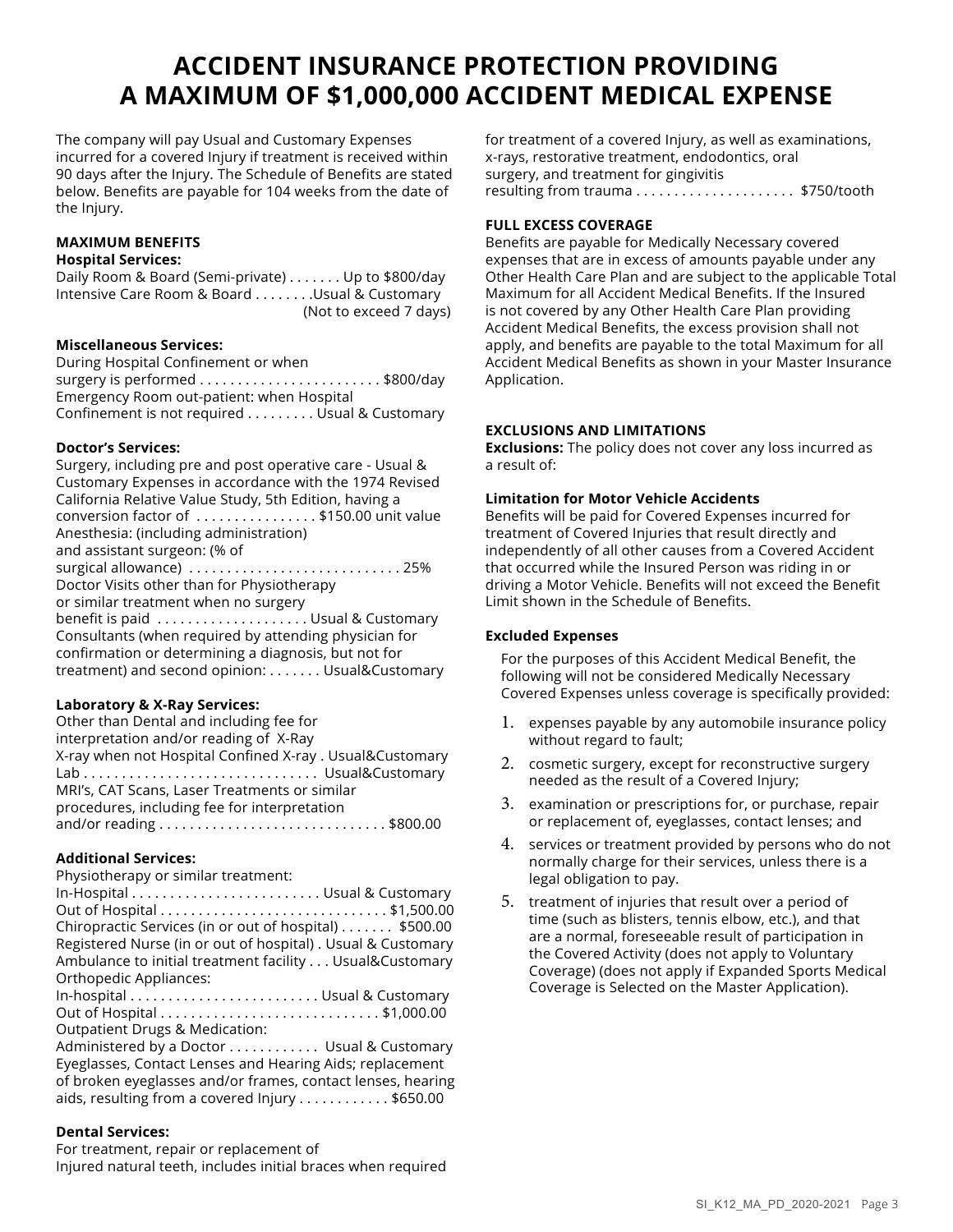#### **COMMON EXCLUSIONS:**

- 1. intentionally self-inflicted injury, suicide, or any attempt while sane or insane;
- 2. commission or attempt to commit a felony or an assault;
- 3. commission of or active participation in a riot or insurrection;
- 4. declared or undeclared war or act of war or any act of declared or undeclared war unless specifically provided by this Policy;
- 5. flight in, boarding or alighting from an Aircraft, except as a passenger on a regularly scheduled commercial airline;
- 6. parachuting;
- 7. travel in or on any off-road motorized vehicle that does not require licensing as a motor vehicle;
- 8. sickness, disease, bodily or mental infirmity, bacterial or viral infection or medical or surgical treatment thereof, (including exposure, whether or not Accidental, to viral, bacterial or chemical agents) whether the loss results directly or indirectly from the treatment except for any bacterial infection resulting from an Accidental external cut or wound or Accidental ingestion of contaminated food;
- 9. a cardiovascular, event or stroke resulting, directly and independently of all other causes, from exertion, as verified by a Physician, while the Insured Person participates in a Covered Activity (does not apply to Voluntary Coverage) (does not apply if Expanded Sports Medical Coverage is Selected on the Master Application);
- 10. voluntary ingestion of any narcotic, drug, poison, gas or fumes, unless prescribed or taken under the direction of a Physician and taken in accordance with the prescribed dosage;
- 11. injuries compensable under Workers' Compensation law or any similar law;
- 12. the Insured Person's intoxication. The Insured Person is conclusively deemed to be intoxicated if the level in His blood exceeds the amount at which a person is presumed, under the law of the locale in which the accident occurred, to be under the influence of alcohol if operating a motor vehicle, regardless of whether He is in fact operating a motor vehicle, when the injury occurs. An autopsy report from a licensed medical examiner, law enforcement officer's report, or similar items will be considered proof of the Insured Person's intoxication;
- 13. practice or play in Senior High Interscholastic Football and/or Senior High Interscholastic Sports, including travelling to and from games and practice, unless specifically provided for in the Master Insurance Application;
- 14. participation in any sports activity not specifically authorized, sponsored and supervised by the Policyholder, whether or not it takes place on the Policyholder's premises or during normal School hours, including snowboarding skiing and ice hockey;
- 15. benefits will not be paid for services or treatment rendered by any person who is:
	- a. employed or retained by the Policyholder;
	- b. living in the Insured Person's household;

c. an Immediate Family Member, including domestic partner, of either the Insured Person or the Insured Person's Spouse; or

d. the Insured Person.

#### **Disclosure**

US insurance coverage is underwritten by AXIS Insurance Company. Coverage is subject to exclusions and limitations, and may not be available in all US states and jurisdictions. Product availability and plan design features, including eligibility requirements, descriptions of benefits, exclusions or limitations may vary depending on local country or US state laws. Full terms and conditions of coverage, including effective dates of coverage, benefits, limitations, and exclusions, are set forth in the policy.

THIS INSURANCE DOES NOT COORDINATE WITH ANY OTHER INSURANCE PLAN. IT DOES NOT PROVIDE MAJOR MEDICAL OR COMPREHENSIVE MEDICAL COVERAGE AND IS NOT DESIGNED TO REPLACE MAJOR MEDICAL INSURANCE. FURTHER, THIS INSURANCE IS NOT MINIMUM ESSENTIAL BENEFITS AS SET FORTH UNDER THE PATIENT PROTECTION AND AFFORDABLE CARE ACT. IF YOU DON'T HAVE MINIMUM ESSENTIAL COVERAGE, YOU MAY OWE ADDITIONAL PAYMENT WITH YOUR TAXES.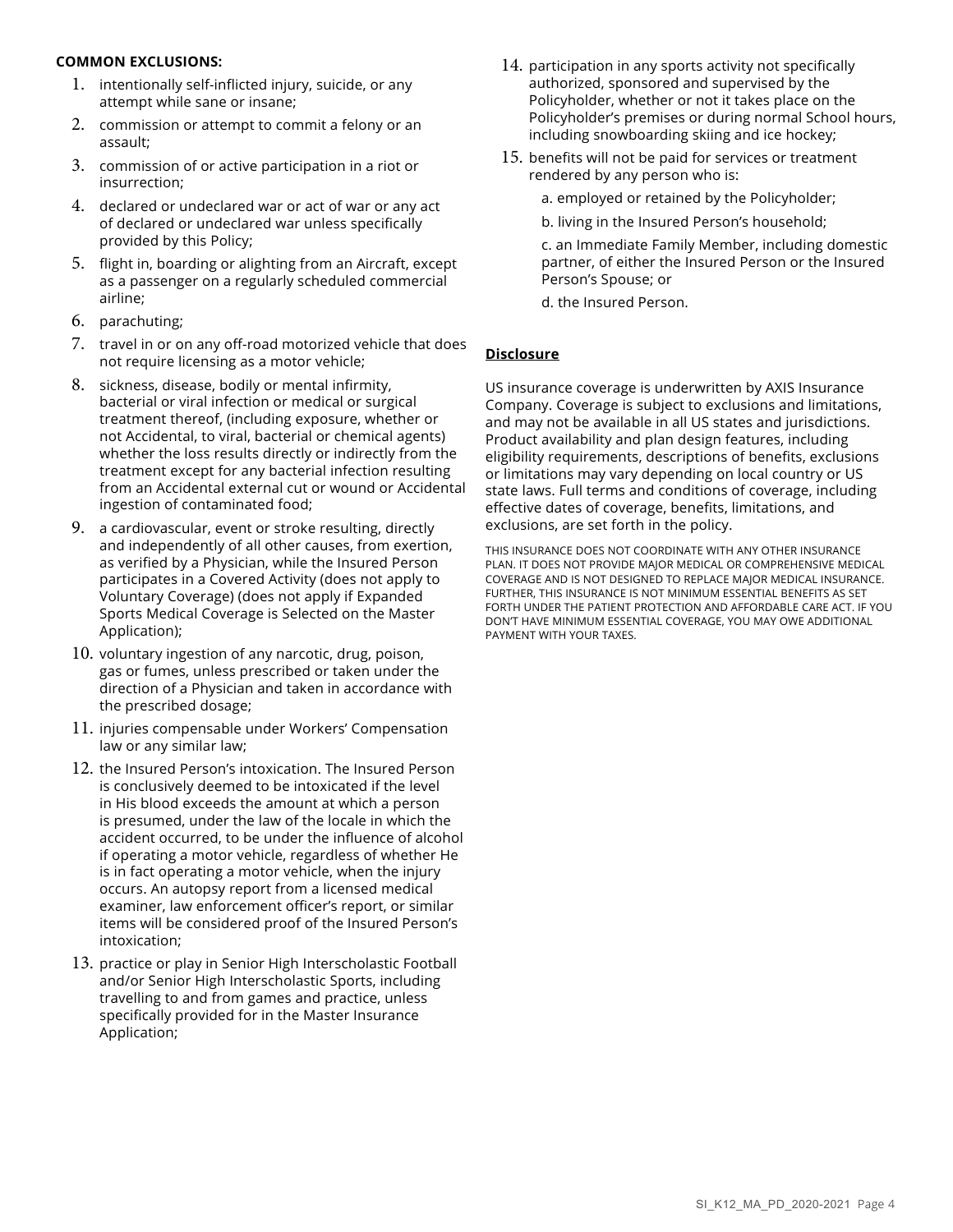### **TO FILE A CLAIM:**

- 1. Use attached claim form
- 2. Fill out all necessary information
- 3. Be sure to sign and date the bottom
- 4. Enclose any itemized bills or receipts from services rendered.
- 5. Send claim forms, itemized bills and receipts to:

**MCA Administrators, Inc.** PO Box 6540 Harrisburg, PA 17112 (800) 427-9308

Proof of Loss is required within 90 days from the date of the Accident. You have ONE year from the time Proof of Loss would have been required to file a claim. Claims submitted past this period will not be considered for payment under the policy.

#### **ENROLLMENT FORM CHECKLIST**

DID YOU:

Fill out all of the appropriate information on the enrollment form (MAKE SURE SCHOOL DISTRICT IS CLEARLY LISTED)

 $\Box$  Check the appropriate box(s) for the coverage you have selected.

Enclose a CHECK or MONEY ORDER for the total Premium (your cancelled check or money order stub will serve as proof of payment) along with the completed enrollment form in an envelope.

### **FOR QUESTIONS, INQUIRIES, AND INFORMATION CONTACT:**

Lefebvre Insurance, LLC 850 Franklin Street Wrentham, MA 02093 (800) 451-9668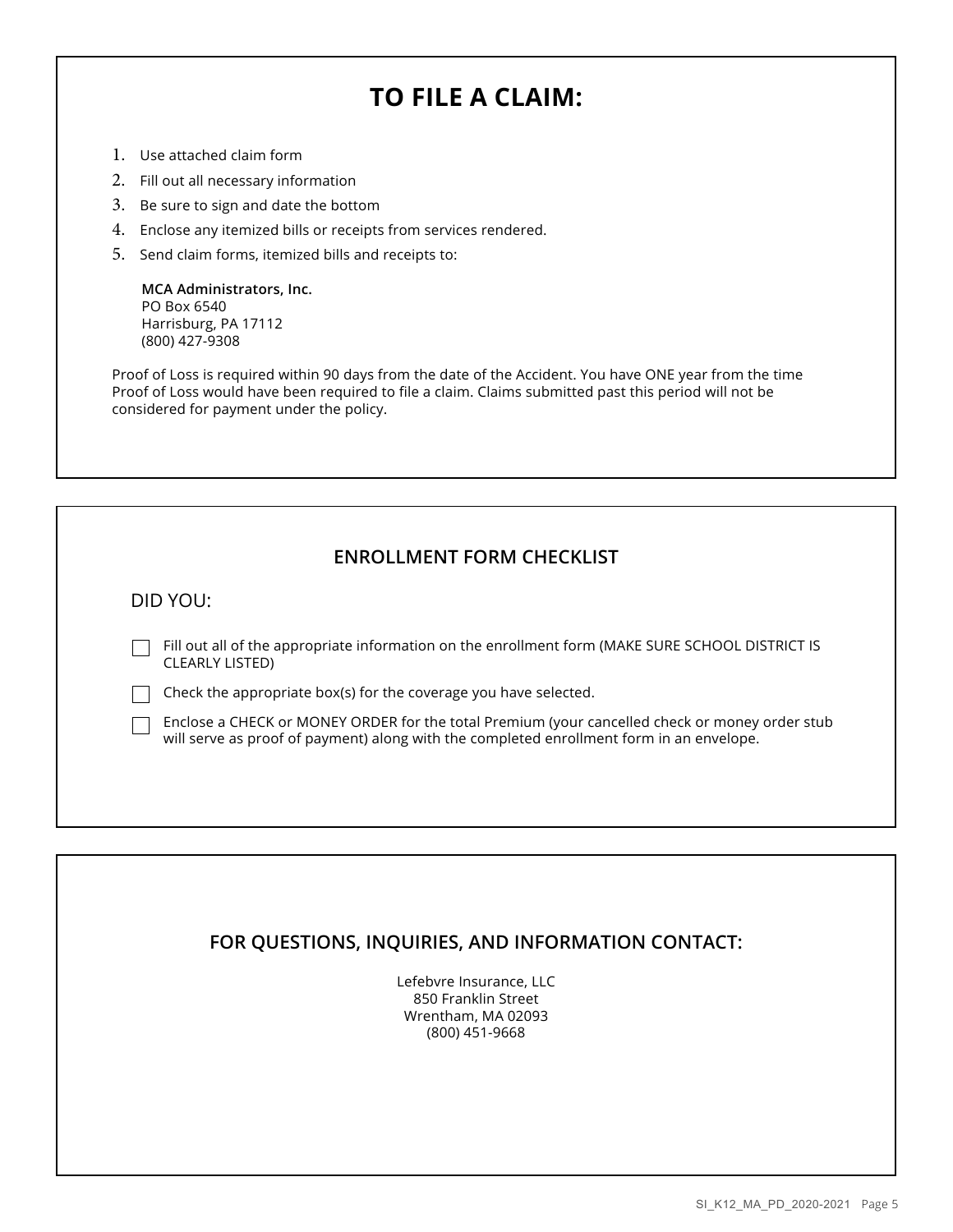### **DO NOT SEND CASH ENROLLMENT FORM**

| <b>Please Print</b>                                                                                                                                                                                                                                   |              | 2020-2021             |  |  |  |
|-------------------------------------------------------------------------------------------------------------------------------------------------------------------------------------------------------------------------------------------------------|--------------|-----------------------|--|--|--|
|                                                                                                                                                                                                                                                       |              |                       |  |  |  |
| STUDENT'S LAST NAME                                                                                                                                                                                                                                   |              |                       |  |  |  |
| STUDENT'S FIRST NAME                                                                                                                                                                                                                                  |              | <b>MIDDLE INITIAL</b> |  |  |  |
| BIRTH DATE (MM/DD/YYYY)                                                                                                                                                                                                                               | <b>GRADE</b> | <b>PHONE</b>          |  |  |  |
| <b>HOME ADDRESS</b>                                                                                                                                                                                                                                   |              | APT#                  |  |  |  |
| <b>CITY</b>                                                                                                                                                                                                                                           | <b>STATE</b> | ZIP                   |  |  |  |
| SCHOOL SYSTEM/DISTRICT                                                                                                                                                                                                                                |              |                       |  |  |  |
| <b>SCHOOL NAME</b>                                                                                                                                                                                                                                    |              |                       |  |  |  |
| <b>FRAUD WARNING:</b>                                                                                                                                                                                                                                 |              |                       |  |  |  |
| Any person who knowingly presents a false or fraudulent claim for payment of a loss or benefit or knowingly presents false information in an<br>application for insurance is guilty of a crime and may be subject to fines and confinement in prison. |              |                       |  |  |  |
| SIGNATURE OF PARENT OR GUARDIAN                                                                                                                                                                                                                       |              | <b>DATE</b>           |  |  |  |
| My signature above certifies that I have read and understand the Student Accident Insurance Protection<br>brochure and agree to accept the terms and conditions stated herein.                                                                        |              |                       |  |  |  |

No obligation to purchase.

| <b>COVERAGE PLANS</b>               | <b>PREMIUMS</b> |
|-------------------------------------|-----------------|
|                                     |                 |
| 24-Hour - Including Extended Dental | $\Box$ \$50.00  |
| 24 Hour Only                        | $\Box$ \$42.00  |
| Extended Dental Only                | \$8.00          |

Make checks payable to AXIS Insurance Company

### **HOW TO ENROLL**

- 1. Decide whether you want the School Time, 24-Hour Accident Protection (with or without Dental).
- 2. Fill out the enrollment form and enclose the form along with a check or money order made payable to AXIS Insurance Company for the correct amount.
- 3. Mail envelope to Lefebvre Insurance, LLC. 850 Franklin Street Wrentham, MA 02093. Your cancelled check or money order stub will be your receipt and confirmation of payment. (Please write the student's name and school name on your check.)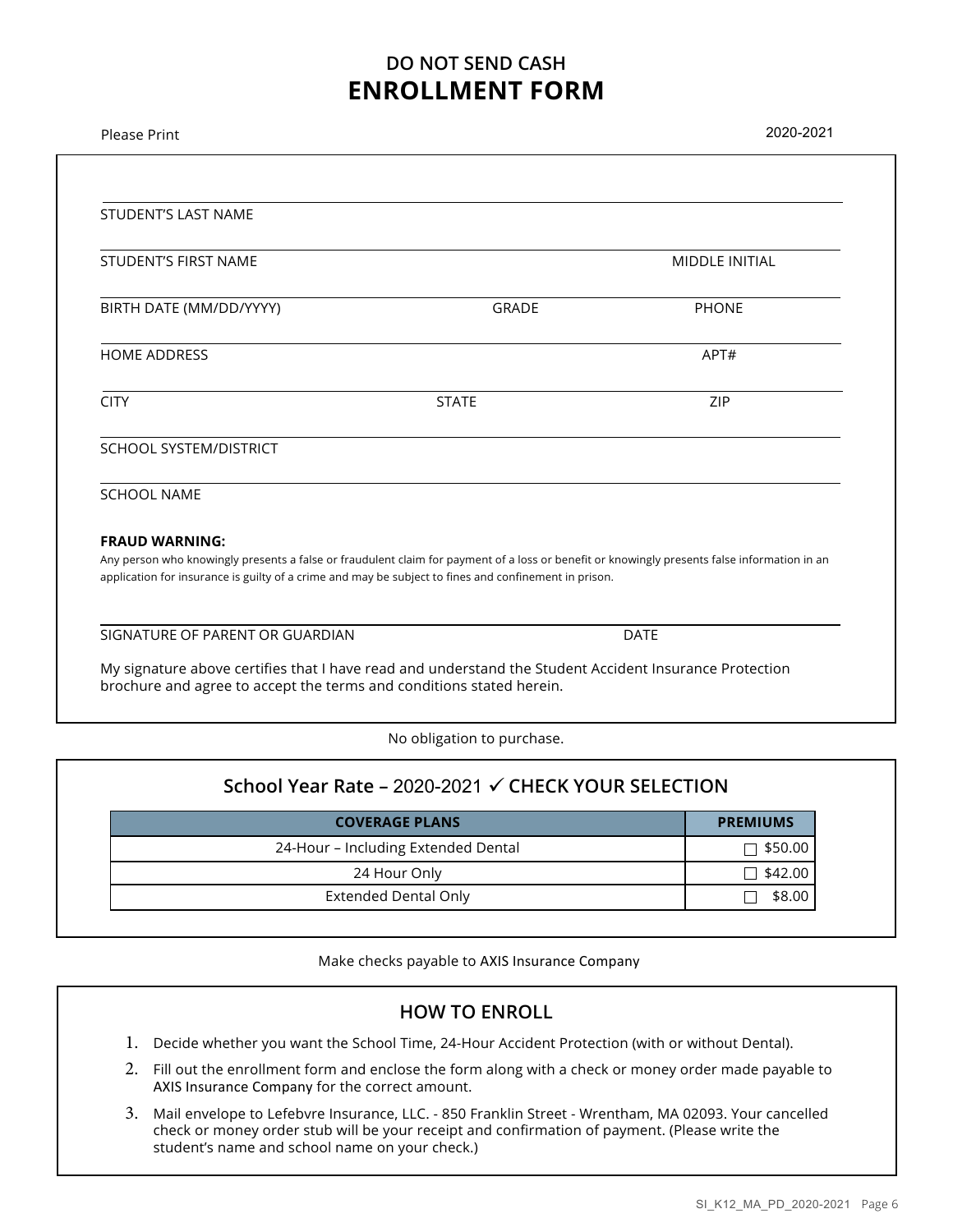1. Please Fully Complete This Form

- 2. See Filing Instructions Attached
- 3. Mail To

#### **MCA Administrators, Inc PO Box 6540 Harrisburg, PA 17112 Phone: 1-800-427-9308 Fax: 717-652-8328 Email: student-insurance@mcoa.com**



| PART I - PARTICIPATING ORGANIZATION STATEMENT                                                                |                                                                                                                                                                                                                                                                                                                                                                                                                                                                                                                                                                                                                                                                                                                                         |                           |    |                                                                                                    |                            |                                 |                             |
|--------------------------------------------------------------------------------------------------------------|-----------------------------------------------------------------------------------------------------------------------------------------------------------------------------------------------------------------------------------------------------------------------------------------------------------------------------------------------------------------------------------------------------------------------------------------------------------------------------------------------------------------------------------------------------------------------------------------------------------------------------------------------------------------------------------------------------------------------------------------|---------------------------|----|----------------------------------------------------------------------------------------------------|----------------------------|---------------------------------|-----------------------------|
| Policy Number:                                                                                               |                                                                                                                                                                                                                                                                                                                                                                                                                                                                                                                                                                                                                                                                                                                                         | <b>Organization Name:</b> |    |                                                                                                    | Event, Activity, or Sport: |                                 |                             |
| Claimant's Name (Injured Person)<br>The Injured Person Was A:<br><b>Staff Member</b><br>Other<br>Participant |                                                                                                                                                                                                                                                                                                                                                                                                                                                                                                                                                                                                                                                                                                                                         |                           |    | Date and Time of Accident:                                                                         |                            |                                 |                             |
| Type of Injury: (Indicate Part of Body Injured - e.g. broken arm, etc.)<br>Place Where Accident Occurred:    |                                                                                                                                                                                                                                                                                                                                                                                                                                                                                                                                                                                                                                                                                                                                         |                           |    |                                                                                                    |                            |                                 |                             |
|                                                                                                              | Describe How Accident Occurred - Provide All Possible Details:                                                                                                                                                                                                                                                                                                                                                                                                                                                                                                                                                                                                                                                                          |                           |    |                                                                                                    |                            |                                 |                             |
| Dental<br>Claims                                                                                             | Indicate Which Teeth Were Involved:                                                                                                                                                                                                                                                                                                                                                                                                                                                                                                                                                                                                                                                                                                     |                           |    | Describe Condition of Injured Teeth Prior To Accident:<br>Whole, Sound & Natural                   | $\Box$ Filled              |                                 | Artificial<br>Capped        |
|                                                                                                              | Did Accident (Check Yes or No for Each of The Following):<br>А.<br>On Activity Premises:<br>В.<br>While Traveling Directly and Uninterruptedly to Or Form the Activity?<br>C.<br>During A Participating Organization Practice or Competition?<br>D.<br>Did Injury Result in Death:<br>Е.                                                                                                                                                                                                                                                                                                                                                                                                                                                |                           |    | During A Participating Organization Sponsored & Supervised, or Sanctioned Activity?                |                            | YES<br>YES<br>YES<br>YES<br>YES | Νo<br>No<br>No<br>No<br>No  |
|                                                                                                              | Signature of Participating Organization Representative:                                                                                                                                                                                                                                                                                                                                                                                                                                                                                                                                                                                                                                                                                 |                           |    | Name & Title of Participating Organization Representative:                                         |                            |                                 | Date:                       |
|                                                                                                              |                                                                                                                                                                                                                                                                                                                                                                                                                                                                                                                                                                                                                                                                                                                                         |                           |    |                                                                                                    |                            |                                 |                             |
|                                                                                                              | Best Contact Number (Included Area Code):                                                                                                                                                                                                                                                                                                                                                                                                                                                                                                                                                                                                                                                                                               |                           |    | PART II - PARENT, RESPONSIBLE PARTY, OR GUARDIAN STATEMENT<br>Social Security Number (Of Injured): | Gender (Of Injured):<br>■м | l 1<br>$\overline{F}$           | Date of Birth (Of Injured): |
|                                                                                                              | Address (in which information should be mailed to):                                                                                                                                                                                                                                                                                                                                                                                                                                                                                                                                                                                                                                                                                     |                           |    |                                                                                                    |                            |                                 |                             |
|                                                                                                              | Do you/spouse/parent have medical/health care, or are you enrolled as an individual, employee or dependent member of a Health Maintenance<br>Organization (HMO) or similar prepaid health care plan, or any other type of accident/health/sickness plan coverage through an employer, a<br>parent's employer, or other source?<br>If yes, name of insurance company: _<br>Are you eligible to receive benefits under any governmental plan or program, including Medicare?<br>If yes, please explain:<br>Mother (Guardian's) primary employer name, address & telephone: Name and the control of the control of the control of the control of the control of the control of the control of the control of the control of the control of | <b>TYES</b>               | No |                                                                                                    |                            | Policy #:<br>YES                | No                          |
|                                                                                                              |                                                                                                                                                                                                                                                                                                                                                                                                                                                                                                                                                                                                                                                                                                                                         |                           |    |                                                                                                    |                            |                                 |                             |
|                                                                                                              |                                                                                                                                                                                                                                                                                                                                                                                                                                                                                                                                                                                                                                                                                                                                         |                           |    |                                                                                                    |                            |                                 |                             |
|                                                                                                              |                                                                                                                                                                                                                                                                                                                                                                                                                                                                                                                                                                                                                                                                                                                                         |                           |    | <b>PART III - AUTHORIZATIONS</b>                                                                   |                            |                                 |                             |
|                                                                                                              | I authorize medical payments to physician or supplier for services described on any attached statements. If not signed, provide proof of payment.                                                                                                                                                                                                                                                                                                                                                                                                                                                                                                                                                                                       |                           |    |                                                                                                    |                            |                                 |                             |
| SIGNATURE:                                                                                                   |                                                                                                                                                                                                                                                                                                                                                                                                                                                                                                                                                                                                                                                                                                                                         |                           |    |                                                                                                    |                            |                                 |                             |
| and valid as the original.                                                                                   | I authorize any physician, medical professional, hospital, covered entity as defined under HIPPA, insurer or other organization or person having<br>any records, dates or information concerning the claimant to disclose when requested to do so, all information with respect to any injury, policy<br>coverage, medical history, consultation, prescription or treatment, and copies of all hospital or medical records or all such records in their<br>entirety to AXIS Insurance Company or its designated administrator. A photo static copy of this authorization shall be considered as effective                                                                                                                               |                           |    |                                                                                                    |                            |                                 |                             |
|                                                                                                              | I agree that should it be determined at a later date there is other insurance (or similar), to reimburse AXIS Insurance Company to the extent of<br>any amount collectible. I understand that any person who knowingly and with the intent to defraud or deceive any insurance company; files a<br>claim containing any material by false, incomplete, or misleading information, may be subjected to prosecution for insurance fraud.                                                                                                                                                                                                                                                                                                  |                           |    |                                                                                                    |                            |                                 |                             |
| <b>SIGNATURE:</b><br>DATE:                                                                                   |                                                                                                                                                                                                                                                                                                                                                                                                                                                                                                                                                                                                                                                                                                                                         |                           |    |                                                                                                    |                            |                                 |                             |

SI\_K12\_MA\_PD\_2020-2021 Page 7